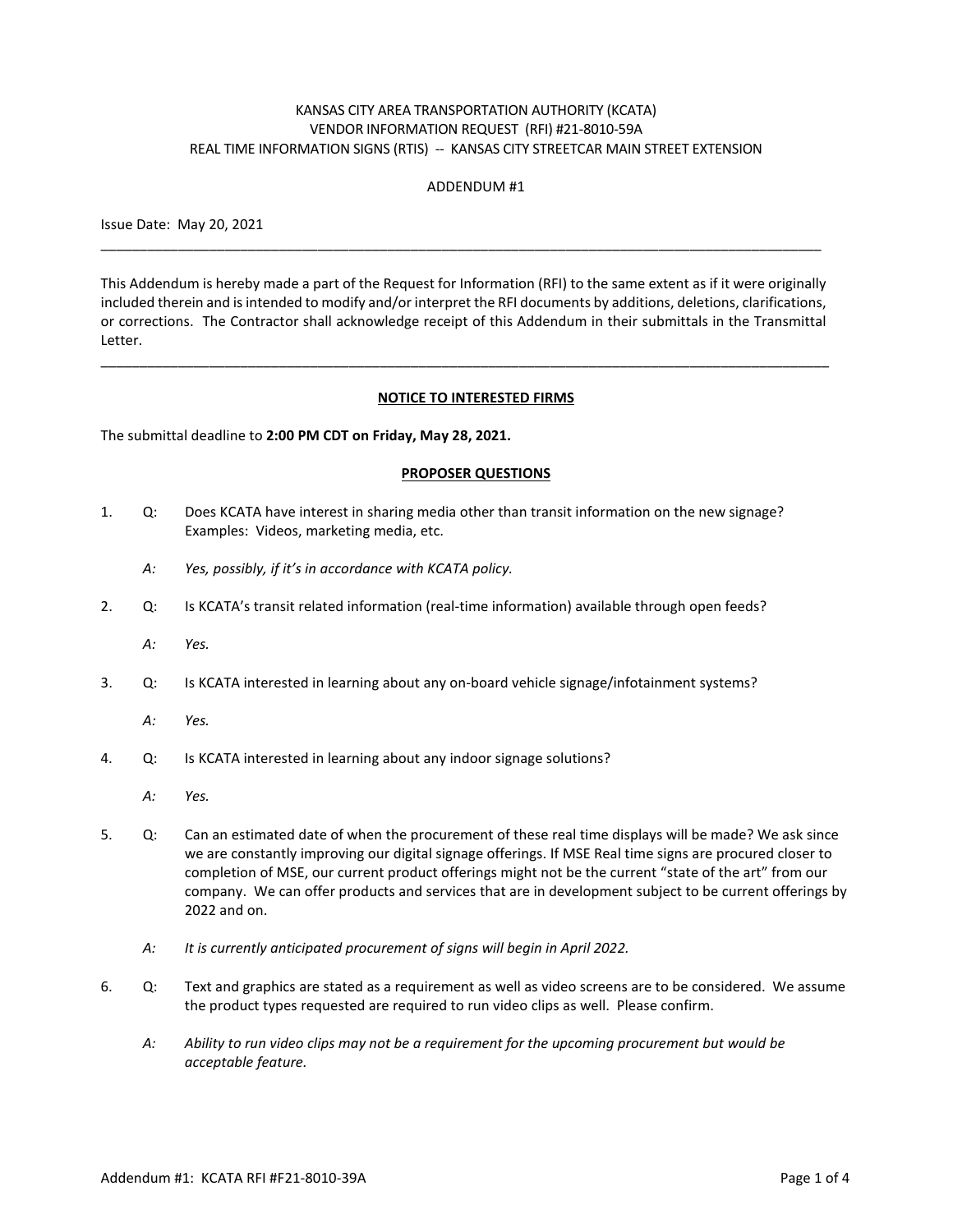- 7. Q: Can an overall size and weight "not to exceed" of the product be provided?
	- *A: Not to exceed requirements have not been determined. From a practical standpoint, the maximum size of a pole mounted sign is assumed to be roughly the size of the existing signs. The existing signs are approximately 24" tall and up to 36" long. Maximum sign weight specification is anticipated to be around 150 lbs.*
- 8. Q: How many characters per the three lines of text are to be displayed? Best guess is fine as this is needed for sizing suggested products.
	- *A: Our current signage has about 20 characters per line. New signs will likely be similar but character height and characters per line will be determined by final sign height design and specified viewing distance.*
- 9. Q: Regarding the Buy America requirements, is this the Compliance / Non-Compliance with exceptions with 49 U.S.C. Section 5232(J)(1)? Please confirm and/or supply the BA requirements form of the manufacture and products for this effort.
	- *A: Buy America rules of 49 U.S.C. 5323(j)(1), as implemented at 49 C.F.R. Part 661 will apply to the future procurement.*
- 10. Q: What is the life expectancy of the product requested? This varies depending on product(s) in the industry and warrantees, support and services are not statements of life expectancy. Please advise.
	- *A: Seven (7) years minimum*
- 11. Q: Section 2.3, Item 2.c.
	- a. The "Screens Information" is helpful in understanding the desired elevation, quantity of lines, and readability. However, without a defined number of characters per line, it is difficult to confirm the final sign dimensions/weights and optimize the final recommended product(s). Therefore, can you please confirm the desired number of characters per line?
	- b. Regarding "a minimum of 3 lines of appropriately sized text are preferred," can you elaborate on "appropriately sized text"?
	- *A: This is not a procurement. Final specifications have not been developed for the future procurement. We are interested in vendor's existing sign products, features, and specifications. Below is some information that may be helpful.* 
		- *a. KC's current signage has about 20 characters per line. New signs will likely be similar but character height and characters per line will be determined by final sign height design and specified viewing distance. Required sign dimensional requirements and weight have not been determined, however, from a practical standpoint, the maximum size of a pole mounted sign is assumed to be roughly the size of the existing signs. The existing signs are approximately 24" tall and up to 36" long. Maximum sign weight specification is anticipated to be around 150 lbs.*
		- *b. Appropriately sized text was intended to mean ADA compliant.*
- 12. Q: Section 2.3, Item 3.b. What is the intent of the remote configuration, remote programming? Does remote programming refer to Content? Are you looking for a complete system reboot or just the player/PC?
	- *A: Yes. Remote capabilities would be for systems monitoring and player/PC reboot and to upload content real-time if needed (e.g., display message if system operations are temporarily shut down).*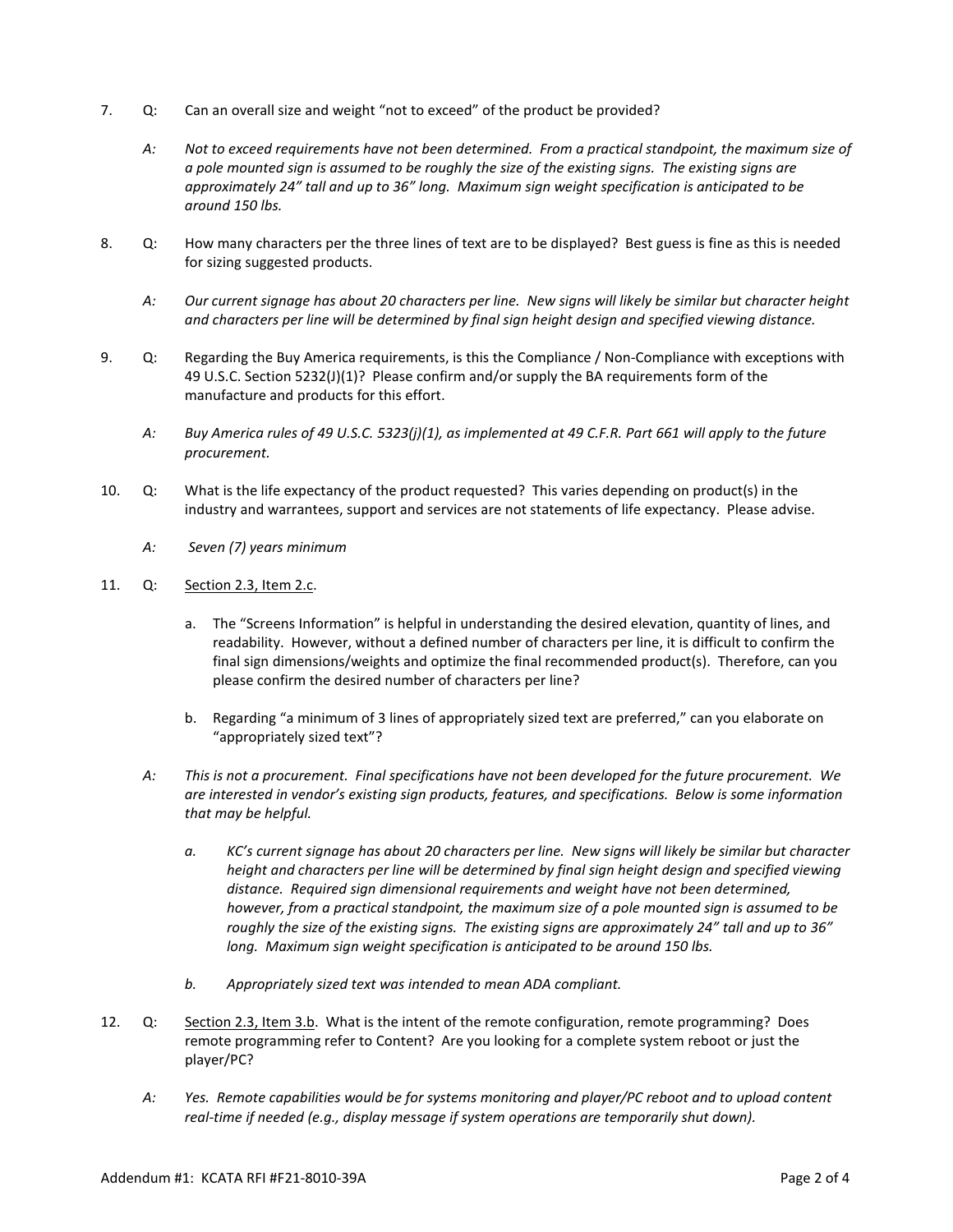- 13. Q: Section 2.3, Item 5. Please clarify the statement concerning UPS capability. Is this external to the displays?
	- *A: Please identify if your products include an internal uninterrupted power source or not.*
- 14. Q: Can you provide the elevation height of the structure the signs would be mounting to (i.e., canopy structure height vs. pole mounting height, etc.)?
	- *A: This is not a procurement. Final specifications have not been developed for the future procurement. Approximate pole heights and anticipated sign heights were included in the RFI.*
- 15: Q: Is this a new sign installation or a sign replacement project?
	- *A: New and possibly replacement of existing.*
- 16: Q: Will the new signs be driven from an existing or new Real Time Information System (RTIS)?
	- *A: We anticipate the new signs real time information will be provided thru GTFS feeds. Existing sign real time information is thru Trapeze radio data communications. The existing signs may be replaced to provide uniformity with the new signs.*
- 17. Q: Where do you plan to install the signs? Do you want to installation shop drawings to be included in the RFI document?
	- *A: The signs will be pole mounted at streetcar stations along Main Street. No project specific installation shop drawings are requested. If standard drawings are available, submitting of those are fine.*
- 18. Q: Could you estimate the quantities of the outdoor signs? We are a 20-year-old company headquartered in the state of Florida and we manufacture transit signs depending on the size of the contract. Currently, we can manufacture 200 units annually in our Miami facility and 800 units annually in our Brooklyn facility.
	- *A: It's estimated that a minimum of about twenty (20) will be procured and potentially up to around thirtyfive (35).*
- 19. Q: a. Please specify the size and type of sign you would like included in the RFI (i.e., double-sided ceiling mounted, double-sided transit kiosk, bus shelter ad-revenue sharing kiosk, or solar powered bus stop digital sign)?
	- b. Please confirm if free-standing kiosks/totems are viable for consideration in addition to overheadmounted displays?
	- *A: We are primarily interested in pole mounted double-sided signs to display real-time arrival information. We are also interested in ground mounted single and double-sided kiosks. You may provide catalog information on all of your signage products if you wish.*
- 20. Q: Are you open to hear about transit ground leasing (parking lots) to install 5G networking media transit kiosks?
	- *A: You may provide catalog information on all of your signage products and services if you wish.*